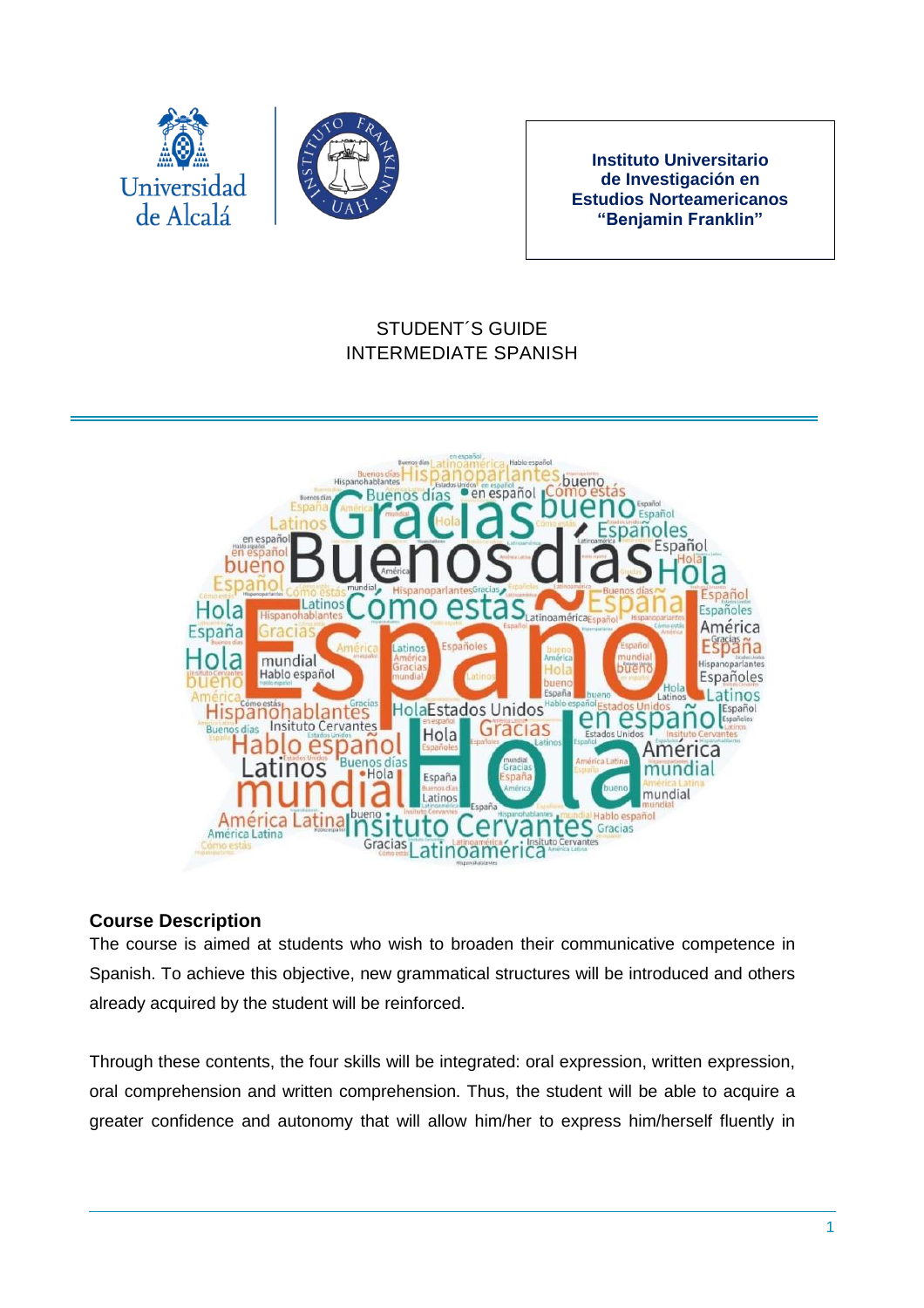Spanish. Cultural and social aspects of Spanish life will also be taken into account and integrated into the communication process.

Finally, the lexical domain will be extended, as well as the use of linguistic constructions of greater complexity with the objective that, at the end of the course, the student will be able to communicate effectively.

## **Introduction of the Professor Priscilla Ramos**



She is responsible for international programs at the Franklin Institute-UAH. Holds a Master's Degree in Learning and Teaching Spanish as a Foreign Language (Franklin-UAH Institute), BA in Spanish and BA in International Studies with a specialization in Diplomacy from The College of New Jersey.

She teaches in the Study Abroad in Spain Program and in the Master in International Education. She has experience in admissions, graduate programs and Study Abroad. Over 10 years of teaching experience in the USA and Spain. She is a Maryland Certified Teacher from Nursery School to High School.

<https://www.linkedin.com/in/priscilla-marie-ramos-5ba946194/>

### **Learning Results**

### **Course Objectives**

- To develop resources in Spanish that allow you to satisfy immediate needs related to daily situations such as asking for very specific things and getting information about location, asking for directions, giving information about personal aspects and dealing with quantities, prices and schedules.
- To be able to use properly basic social conventions, such as the most elementary and frequent rules of courtesy or daily formulas of greeting and treatment, etc.
- Be able to process very short and simple written texts (short notes, announcements, posters, etc.) that present a clear structure.
- Be aware of cultural diversity and the influence that one's own cultural identity can have on the perception and interpretation of other cultures in general and of the cultures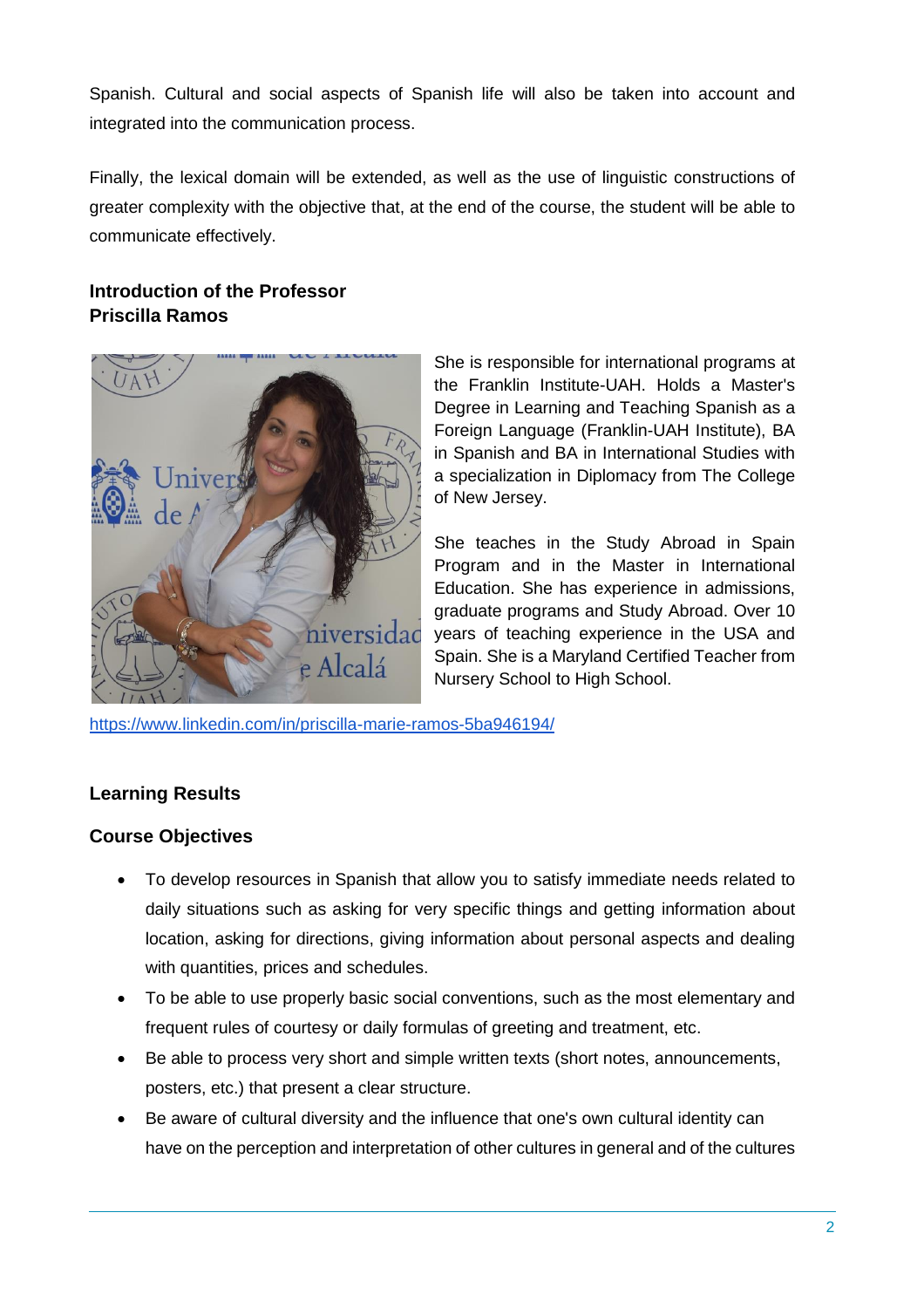of Spain.

### **Competences**

The course's teaching approach is student-centered and competency-based. The course will aim to develop the following competencies:

| Competence 1. | Participate in social interactions.                                                  |
|---------------|--------------------------------------------------------------------------------------|
| Competence 2. | To develop oral and written texts on topics related to your<br>linterests.           |
| Competence 3. | To be able to deal with intercultural situations not excessively<br>complex          |
| Competence 4. | Express opinions, wishes, tastes and feelings of oral and written<br>form.           |
| Competence 5. | Develop and express a critical attitude to participate in debates<br>or colloquiums. |
| Competence 6. | Deepen the use of the indicative, the subjunctive and of the<br>imperative           |
| Competence 7. | Significantly improve communication skills in Spanish.                               |

### **Requirements or level of Spanish needed**

#### *Nivel A1 (Novice-High/Breakthrough-Waystage)*

#### **Practical application of the Course**

Theoretical-practical lessons will be given based mainly on the digital class manual, being completed with the explanations and extra information provided by the teacher. The objective is to achieve a significant learning of the contents, so it is very important to take into account the previous knowledge of the students, in order to use a flexible methodology. With this didactic model, the aim is to enable the student to communicate -not only orally, but also in writing- with other Spanish speakers.

## **Bibliography**

Hablamos B1.1, Editorial Edinumen, 2020

Lingoda, file:///C:/Users/Priscilla/Downloads/A2\_1055V\_ES%20(3).pdf

Video. Extinguished, Un Corto Para Trabajar El Pluscuamperfecto " ProfDeEle. <https://www.profedeele.es/actividad/video/extinguished/>